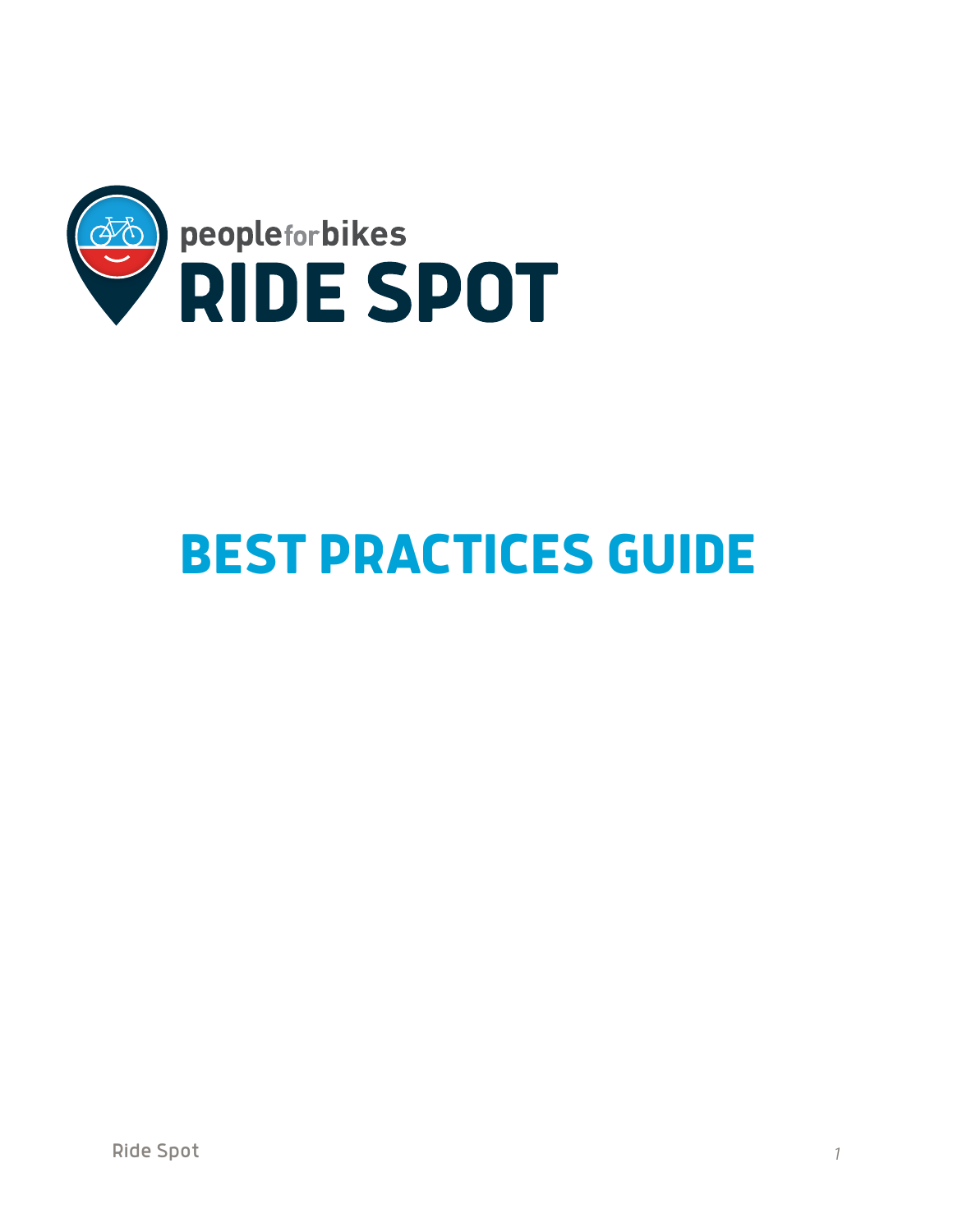# Welcome to Ride Spot!

Welcome to Ride Spot. We're glad you're here.

It is our sincere belief that Ride Spot is a powerful toolkit to build your brand, inspire your community, and grow your business.

This guide will take you through our features and help kickstart your success with the platform. If you have any questions, please do not hesitate to contact us.

# Inform. Inspire. Engage.

Ride Spot was created to help local retailers and national brands curate great experiences for riders by sharing the best places to ride, hosting great events, and engaging consumers with localized challenges and programs.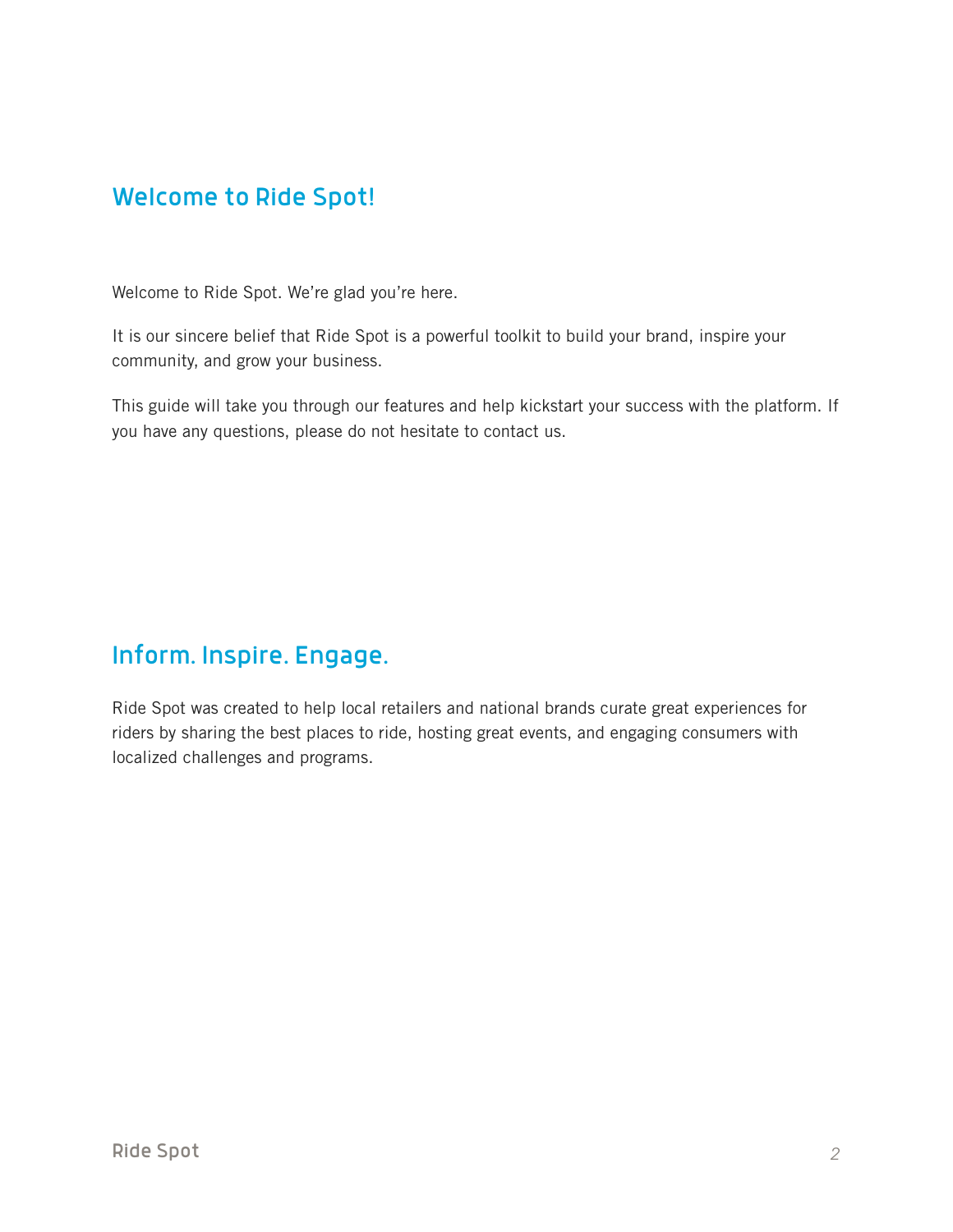# Getting Started

#### Designate a Ride Spot champion for your organization.

This person understands the power of the Ride Spot platform and takes initiative to make it successful. This person should have a good grasp on the technology involved and communicate in the voice of your brand. It's also a good idea to involve employees or friends who take good photos, tell good stories, or know great routes.

#### General Best Practice Reminders

#### Monitor the quality of your content.

- Be sure to proofread your written content.
- Stay positive in your posts and comments.
- Consider breaking up large paragraphs with images.

#### Mind the quality of your photos.

- Use high resolution images.
- Horizontal photos work best.
- Refrain from posting indecent images.
- Scenery is important, but be sure to include people in your photos as well.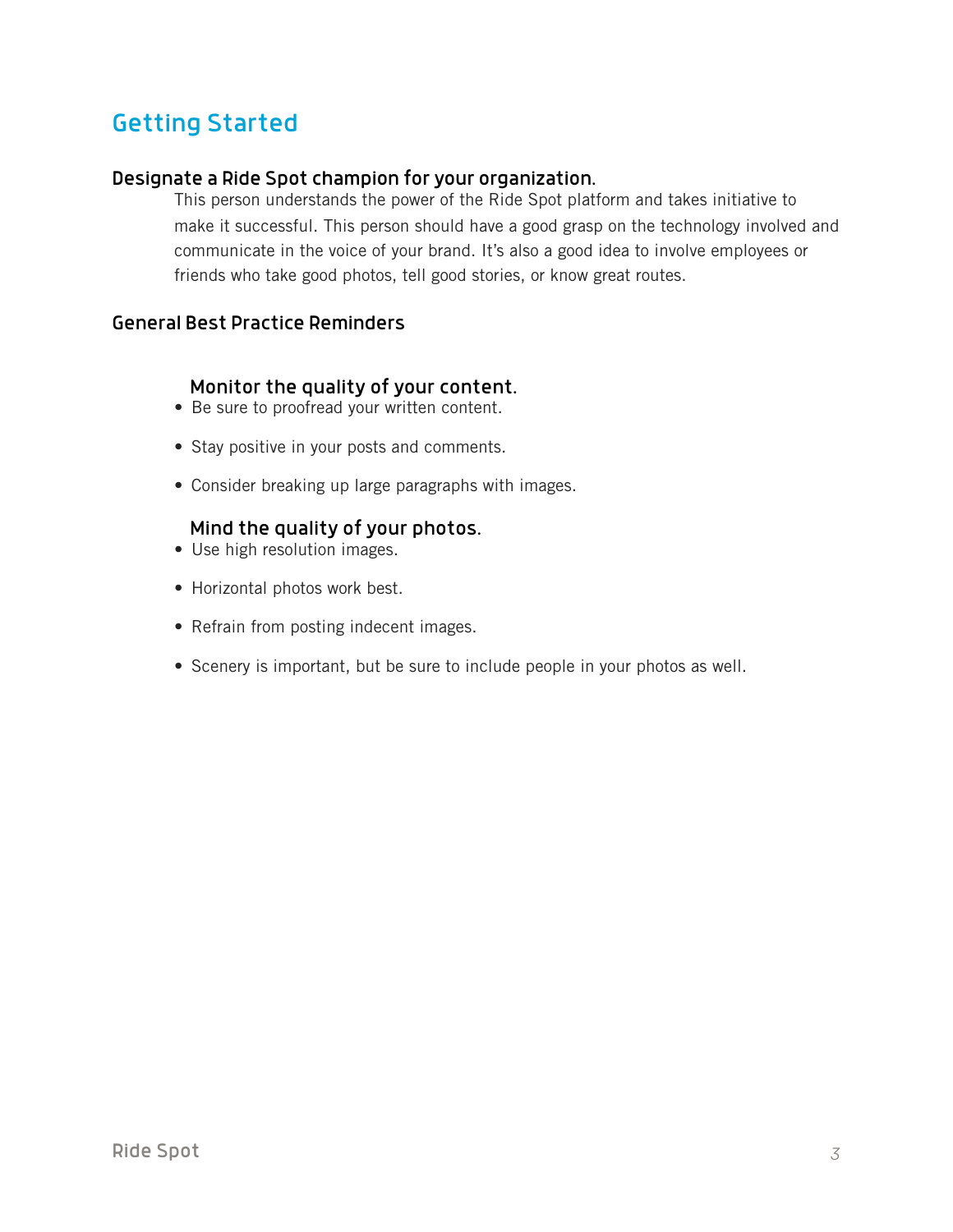# Create an engaging and dynamic Affiliate Profile.

Your Affiliate Profile is a "digital outpost" for riders looking to engage with your company, so it's important to create an authentic page that defines and supports your brand. As you create your Ride Spot page and content, keep in mind that Ride Spot will introduce your brand to new riders as well as reinforcing your brand with existing followers.

#### Main Image

The "marquee" photo is the most important part of your profile. An inspiring image will garner interest in your brand and drive riders to engage with your Classic Routes, Events, and Challenges.

## Brand Story

The next most important piece is the brand story. Write a concise description of who you are and what sets you apart. Write it in the "voice" of your brand, consistent with your website and social media. Include what vendors you carry and why they fit in with your retail philosophy.

## Contact & Social

Complete the basic page with your company's contact info, hours, and retail hours along with your Social Media links.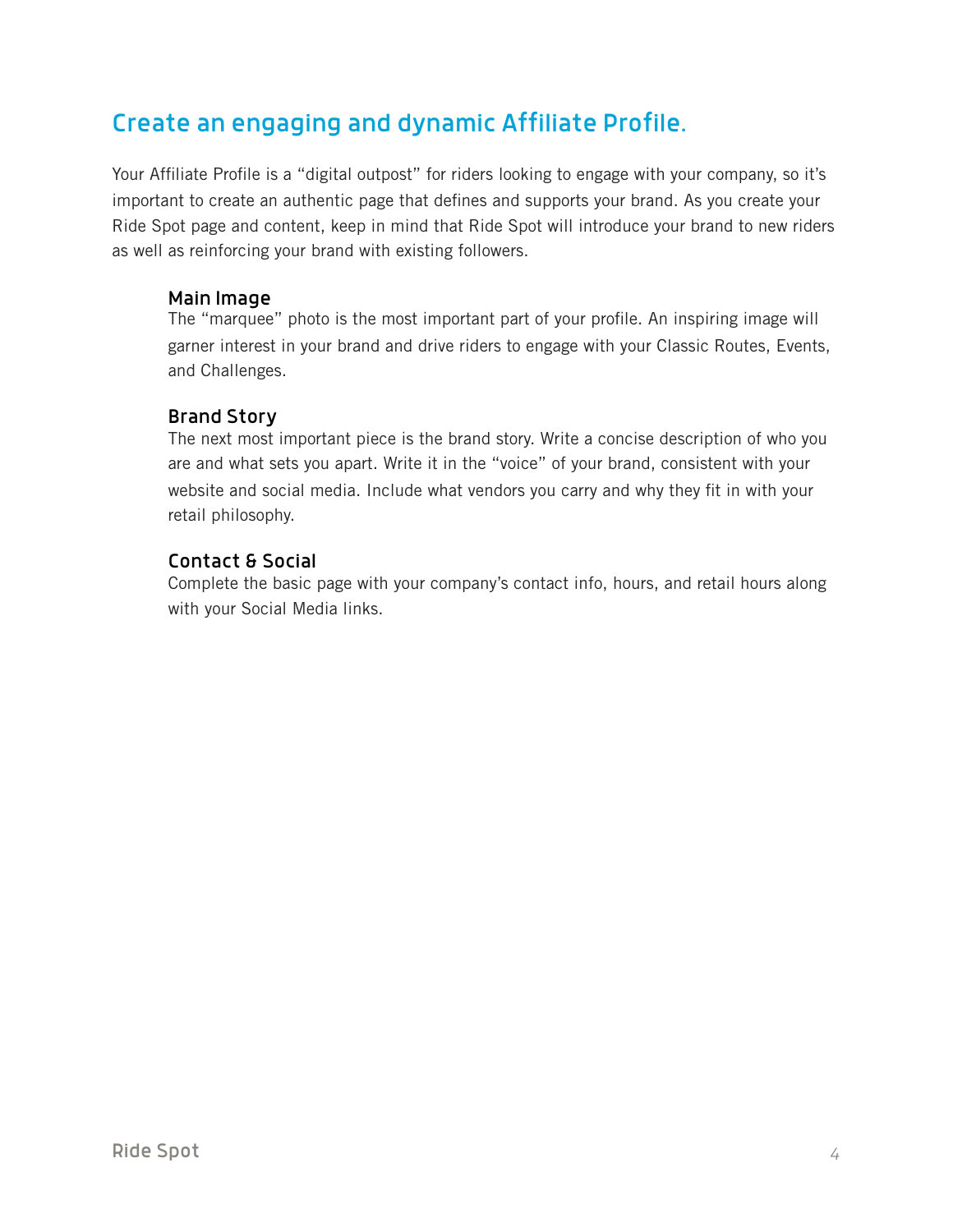# Create your Classic Routes

*Show the Way* 

Classic Routes are trusted, proven routes created by Ride Spot Affiliates. We promote these routes above the routes submitted by regular riders because we believe our partners are a great resource for local riding knowledge. Classics are routes and experiences you want to associate with your brand and your riding community.

Route types may include, but are not limited to:

- Beginner routes: simple, safe routes for new riders. Include useful tips for new riders like where to park, where to get water, etc.
- Routes by distance: 10mi, 20mi, 30mi, etc
- Routes by category: Road, Gravel, Mountain Routes
- Routes by rider type: Road, Mountain, Commuter, Family Rider, Gravel Grinders, etc
- By wind direction: North 20 miler, Western 43mi, etc
- Common commuter routes: Safest way to cross town, get to schools, etc
- Secrets and shortcuts
- Local favorites

It will also be helpful for your riders if your Classic Routes have some element of their nature in the title, like "Moderate Hill Ride," or "Ride to Franklinville - Easy Route," or something along those lines.

#### Create a footer for all your Classic Routes

Lead people back to your Affiliate Profile for more Classic Routes, Events, and Challenges.

#### Sample:

*"Thanks for checking out our route! For more routes in the area and more information about our Events and Challenges, be sure to check out our Ride Spot page and "Follow"*   $\overline{U}$ *us.* 

#### The Best *First* Ride

Riders who are new to cycling or trying a new category of cycling are often looking for places to ride. In fact, finding safe places to ride is one of the biggest barriers for new riders.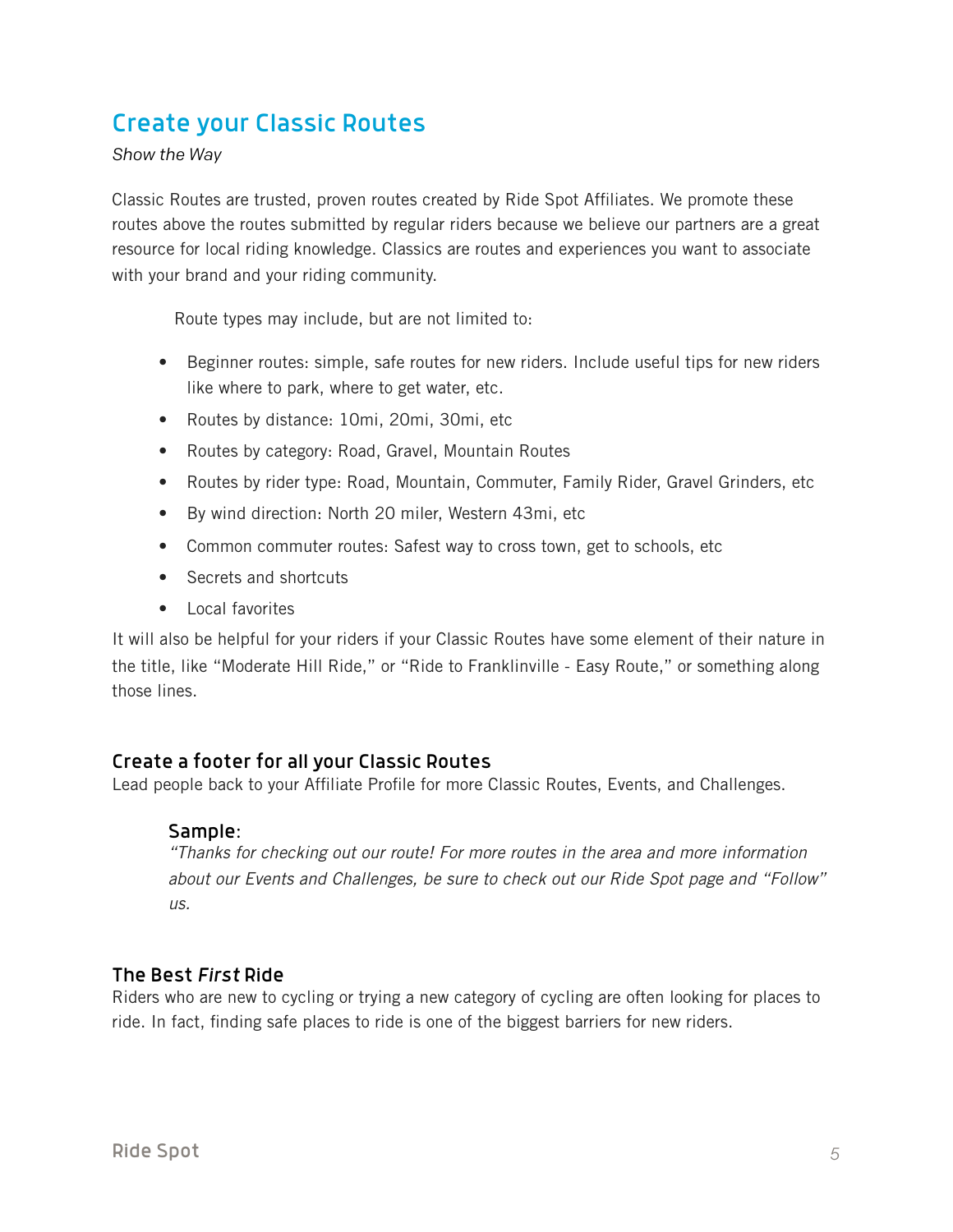When someone leaves the store with a new bike, send them out with a route that will ensure the best possible riding experience. Invite them to join Ride Spot and follow your store in order to see all of your Classics, upcoming Events and Challenges.

# Print RideCards

Once you've established a library of Classic Routes, print out RideCards to curate great experiences for your riders in the store. We suggest sending the RideCard files to a professional printer and having them printed on card stock to give your customers a tactile takeaway. The Ride Spot app has an integrated QR scanner that makes it a snap to save routes to ride later. You can also use those QR codes in print ads, mailers, email campaigns or bike hangtags.

Display RideCards in the store in a visible way. Many riders will find your routes to be a great resource. Use the Ride Spot Starter Kit near your register or in an area where riders tend to congregate, such as a couch, bench or welcome area. Hang them on bikes to inspire conversation and spark imagination.

We've made it super easy to print RideCards and display them in your store! Check out the Ride Spot Affiliate Shop to order RideCards at a very economical price and order Ride Spot displays for both countertop and slatwall use.

You can find the Affiliate Shop by clicking on "Merchandising" on the right side of your Affiliate profile.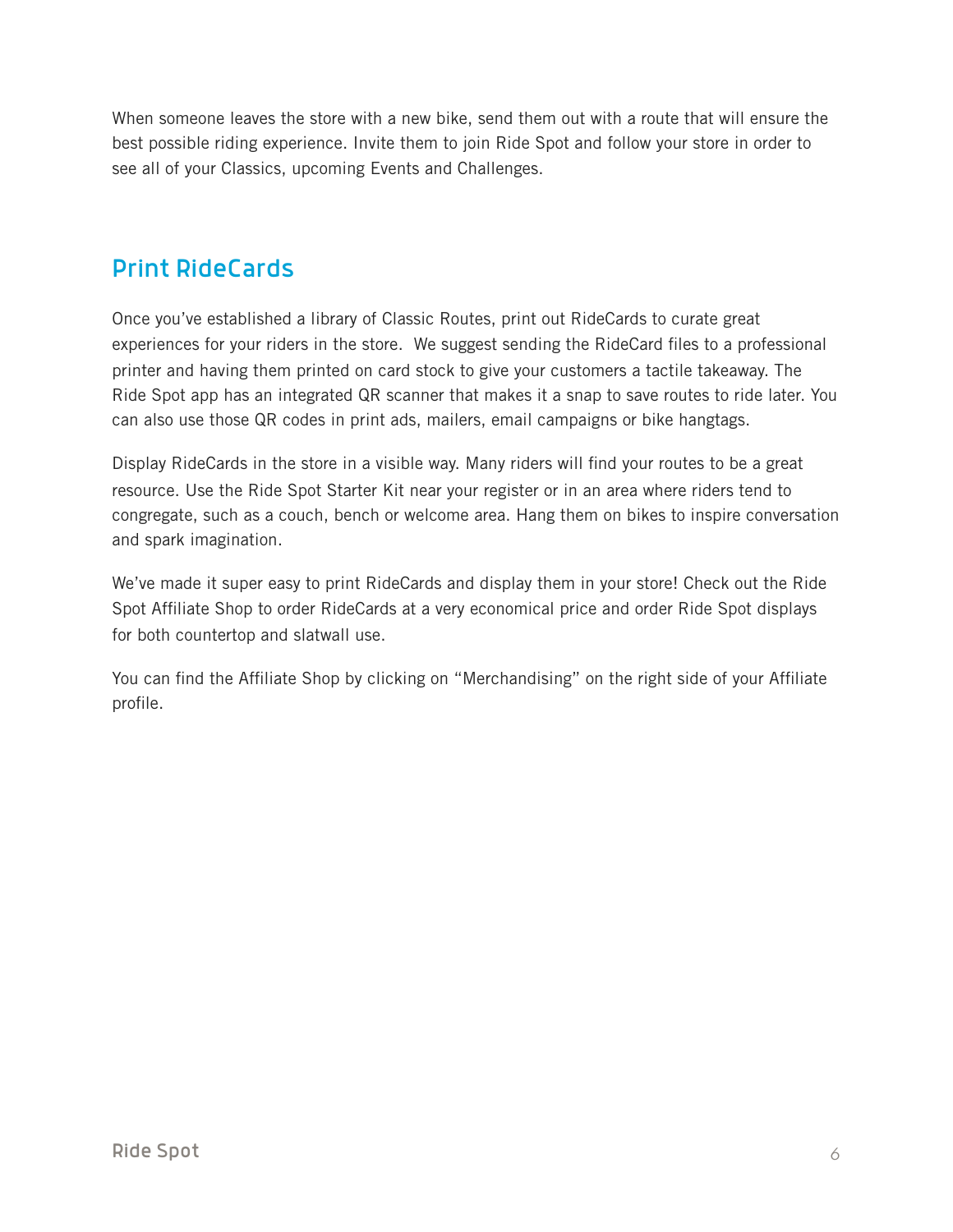# Events

*Get everything and everyone on the same page.* 

Events are a great way to inspire riders and build community. We understand that events can be time consuming, so we designed Ride Spot to help make it easier. Currently, it can take multiple platforms to host a single riding event. Ride Spot saves time for you and your riders by putting all the info on one page:

- Route
- Description & images.

• Start Location

- Elevation Profile • Waiver download
- Date & Start Time (and recurring frequency)
- 
- "Join" Button

Use Ride Spot to host group rides, social rides, coffee rides, pub crawls, as well as larger events such as training or endurance events. Any event where you want to get people riding together is a good application for Ride Spot.

You can also host and promote in-store and non-riding events by check the box that says "non-riding event". You'll need to add an address for the event and the option to add a route will disappear.

# Data at your fingertips

Attendee information is available for export for all Ride Spot Events. Our data gives you realtime, practical information to better serve your market. For every rider at every event, you can see their name, email address, what bike they rode, how many miles they ride per week/month/year, and how active they are with Events and Challenges. This also saves time if you need to create a "check-in" spreadsheet for the start or finish of your event.

## Marketing Benefits

- Upcoming Events show up in local searches in the "Explore" section, offering great regional exposure to the retailers offering events regularly.
- When riders complete an event, they will create their own Ride Stories. User-submitted stories and experiences tied to your business is a very powerful force in today's marketplace.
- An event calendar is a very powerful marketing tool. We suggest brainstorming a few events and posting them on Ride Spot well in advance so your riders can plan their schedules around them.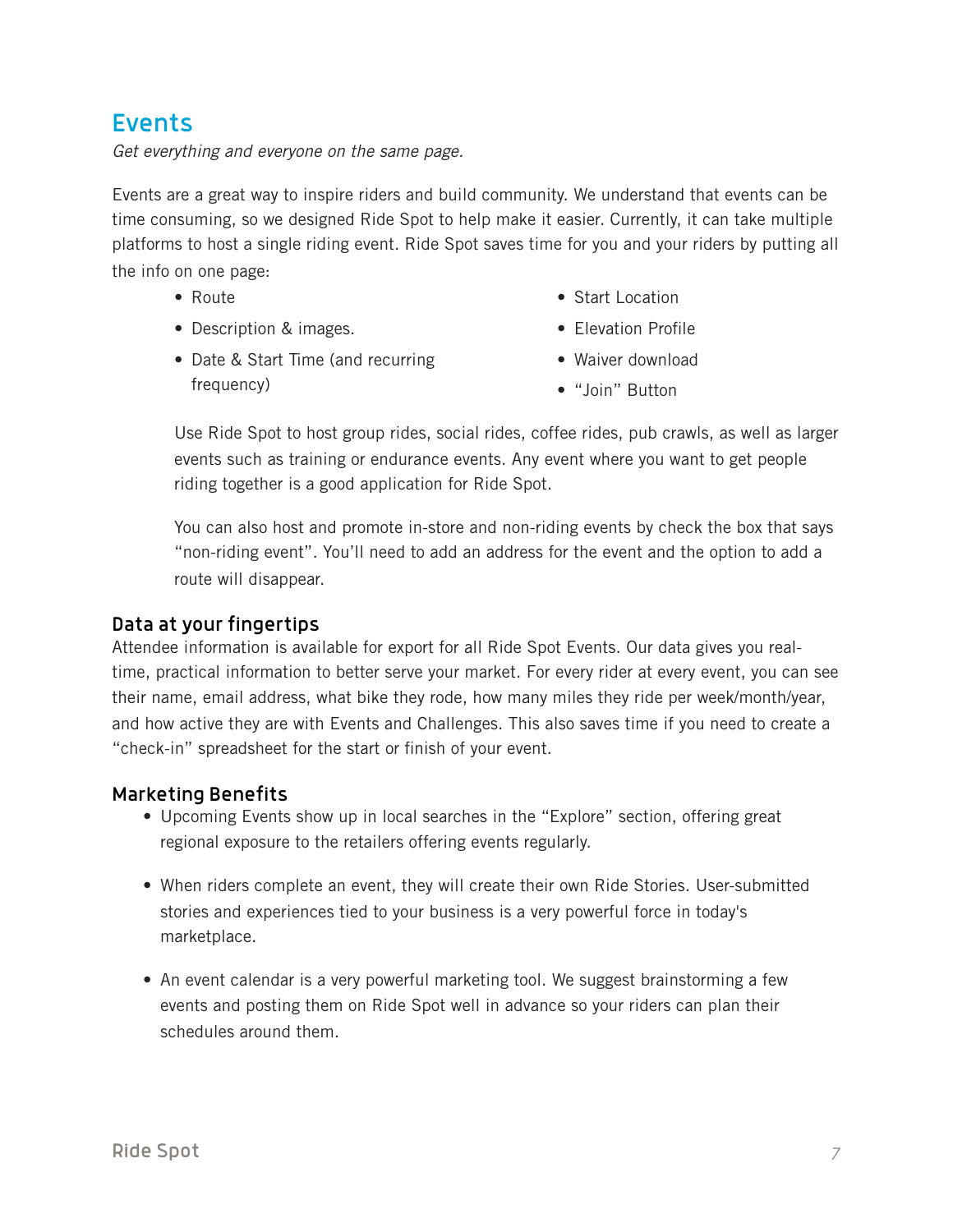# Create & Host Challenges

#### *Dare to Succeed*

Challenges are a proven method to drive engagement. Until now, only national brands with large marketing budgets could afford to host Challenges using other platforms. Ride Spot is the first platform making it possible for you, the local retailer, to host your own local Challenges. Simply build a route, set a date range, assign an award and post away.

Every rider who completes a local Challenges receives a notification inviting them to visit the store for their reward. Use Challenges to get new riders on safe routes, inspire active riders to ride somewhere fresh, or dare experienced riders to push their limits.

## Types of Challenges (to get you started) Starter Challenges - "Ride one of our four starter routes and earn a free bottle."

Encourage a new bike customer to join your Starter Challenge. When they go out and try their new bike on your route, they will get a notification when they complete it to come in for a prize (see "*Creating Great Awards*").

## Route Challenges -

## "Ride our 'Fondue Fondo' this week & win this cheezy shirt."

Share fun and interesting routes to keep people interested and engaged.

## Destination Challenges -

## "Don's Go Nuts for Donuts Challenge! - Ride to Don's…"

Partner with other like-minded businesses to double up on your potential audience. Cross-marketing is gold. And who wouldn't want to visit Don's Donuts?

## Brevets -

## "Visit these four spots on one ride…"

Create accessible adventures for riders looking for new ways to enjoy their bikes or create true endurance events. Ask your participants to take photos at key checkpoints and post them in their Ride Story to qualify for the award.

# Advocacy Effort Challenges -

#### *"The new bridge connector is up!"*

Where do you want people to ride? New bike path? New trail? Encourage people to embrace the cycling infrastructure and promote safe cycling.

## Series - "Train for the 'CVXV' event using these four Challenges"

Build a momentum around larger events. Create a following. Cross-market with event promoters.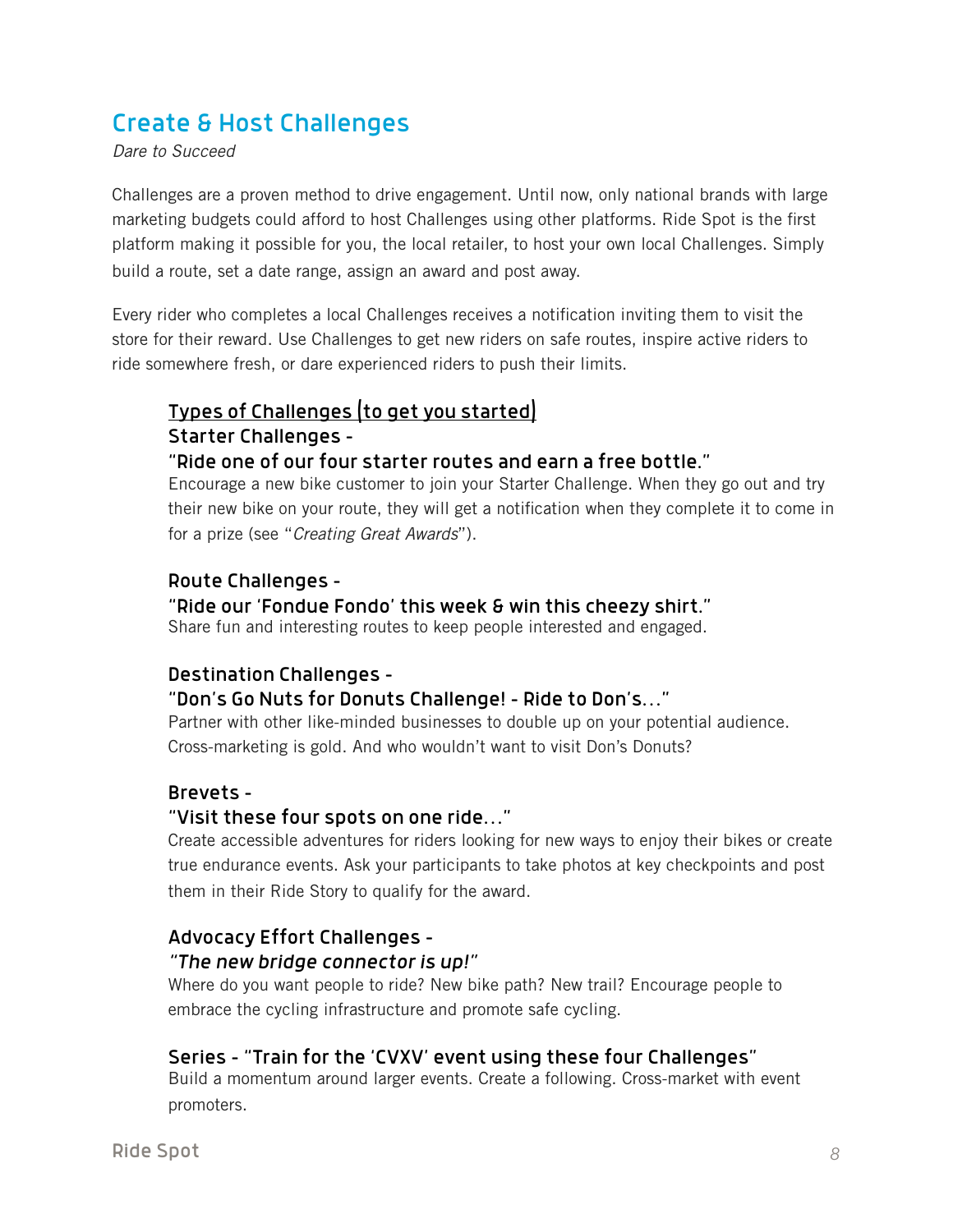# Creating Great Awards

Ride Spot is a great tool to engage riders, but it's up to you to come up with good incentives for participation. Here are a few ideas to get you started:

#### Handshakes & High Fives

Many people will appreciate even the smallest recognition for participation, so have fun with simple and whimsical awards for easy Challenges.

#### Branded Swag

Transform riders into advocates by providing them with branded items. (If you give away a bottle with purchase, don't make it a prize for a Starter Challenge)

#### Collaborative Items

Partner with other like-minded businesses to cross market and reach a larger audience. Split the cost on a run of T-shirts that promote your two businesses and offer those as prizes for participation. If you're driving traffic to another destination, and they're doing the same, consider trading promotional items to use as prizes.

#### Vendor Promotional Items

Partner with your vendors to provide promotional items that build their brands in your store. Make the prize relevant to the challenge.

## Access to Social Events

Consider hosting a Challenge and then have one night where all the participants are invited to a Happy Hour, BBQ, or another social gathering open only to them.

## Limited Editions

If you want to make a great impression, partner with local artists and craftsmen to make limited edition items only available to challenge participants. Think of the Leadville Belt Buckle. Some other examples include custom designed and printed posters, postcards, silk-screened items, leather goods, etc.

## Discounts

These can be simple, but effective. You can control what gets discounted, so it's easy to protect your margin. Inspire return visits from new bike customers by discounting common accessories for the completion of Start Challenges. Partner with vendors to increase margin on common award items. It's a good idea to create a zero-dollar sku/ coupon to scan when riders redeem these discounts. That way you can run a sales report to find out how much you sold as a response to the Challenge.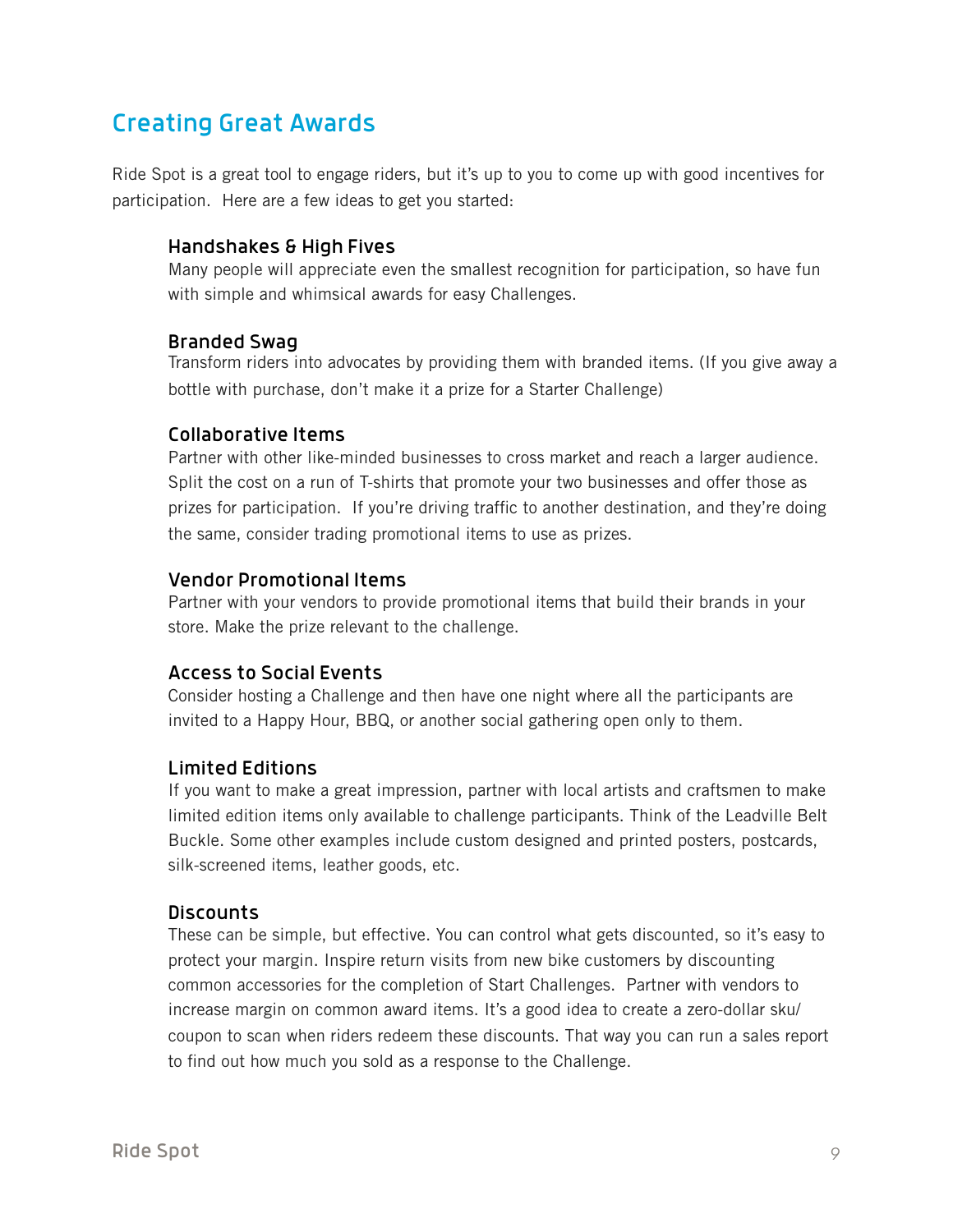# Promote your new Ride Spot page

Now that you've created a dynamic and interesting resource for your riders, it's time to share it. Remember that it is free for consumers to create a Ride Spot account, so you should be encouraging your community to get on the platform and get involved. Using Ride Spot as a ride tracker for every ride is an easy way for people to track their mileage and connect with other riders.

Here are a few ideas to get the word out.

- 1. Send out an announcement email to your customer list.
	- Share your Ride Spot page
	- Link to a Classic Route, upcoming Event, and/or Challenge
	- Explain the value of our Ride Spot page and why people should follow you.
	- Include an image or screencap of your page.
	- Include an incentive to register with Ride Spot.
- 2. Initiate a Challenge around the launch of your page.
	- Create a simple route, invite people to sign up, and host an awards gathering.
- 3. Post a link and description on your social media.
- 4. Create a banner for your website and/or Facebook header image.
- 5. Print Ride Cards for your Classics, display them in the store, and incorporate them into your sales process.
- 6. Create hangtags for bikes include a Classic Route designed perfectly for certain categories of bikes.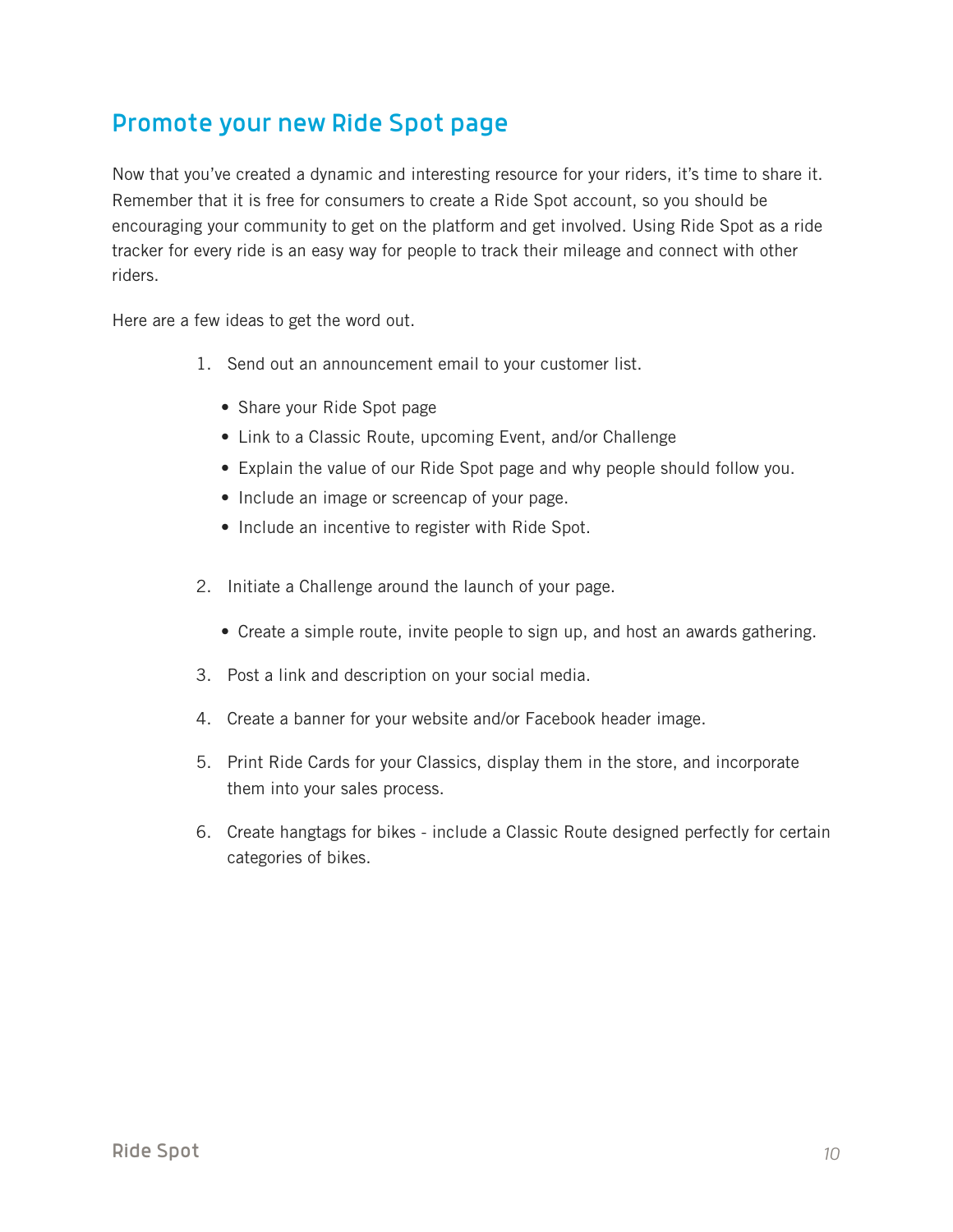# Get Everyone Involved.

#### Introduce every rider to Ride Spot.

By educating riders to use Ride Spot for finding new routes, connecting with other riders and learning about events and challenges, you are putting your business at the center of their cycling experience. It is free for riders to create an account and download the app.

#### Make it a part of the Sales process.

"Are you on Ride Spot? Let's sign you up and I can show you a few great routes for this new bike…"

#### Make it a part of your Service process.

"Here's your tune-up with a new chain and new tires. Are you on Ride Spot? Track your mileage there and get service updates. (Component tracking and Service Reminders are in development).

#### Add your Ride Spot URL to contact info

Ride Spot is the best way for you to tout your local knowledge and connect great experiences to your brand, so place your Ride Spot Profile URL in email footers, contact pages, and your website footer

## Rental & Demos

If you have a Rental business or have a demo fleet, prominently post your top routes for those customers. Have RideCards ready, but also invite them via email or in the store to join Ride Spot and follow your store. If you book your rentals via email, be sure to include suggested routes with email confirmations.